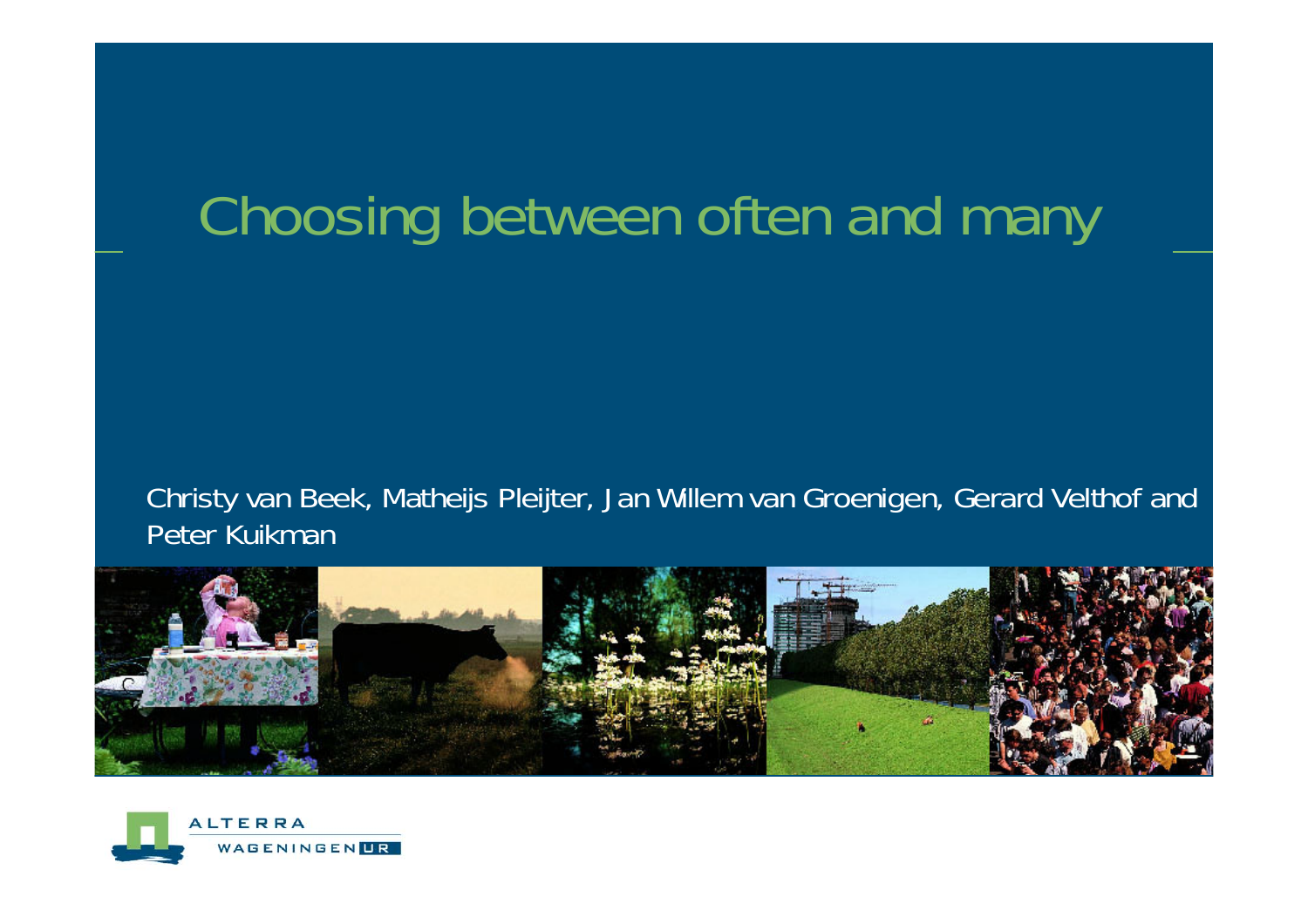# N<sub>2</sub>O emissions from peat soils

Dairy farming accounts for about 35% of the national emission of  $N_{2}O$ .

The majority of this 35% originates from peat soils.

However, the quantification of  $N<sub>2</sub>O$  losses from peat soils is complicated by huge temporal and spatial variability.

Common coefficients for spatial variability: 50 – 200%1

Common coefficients for temporal variability: 100 – 350%1

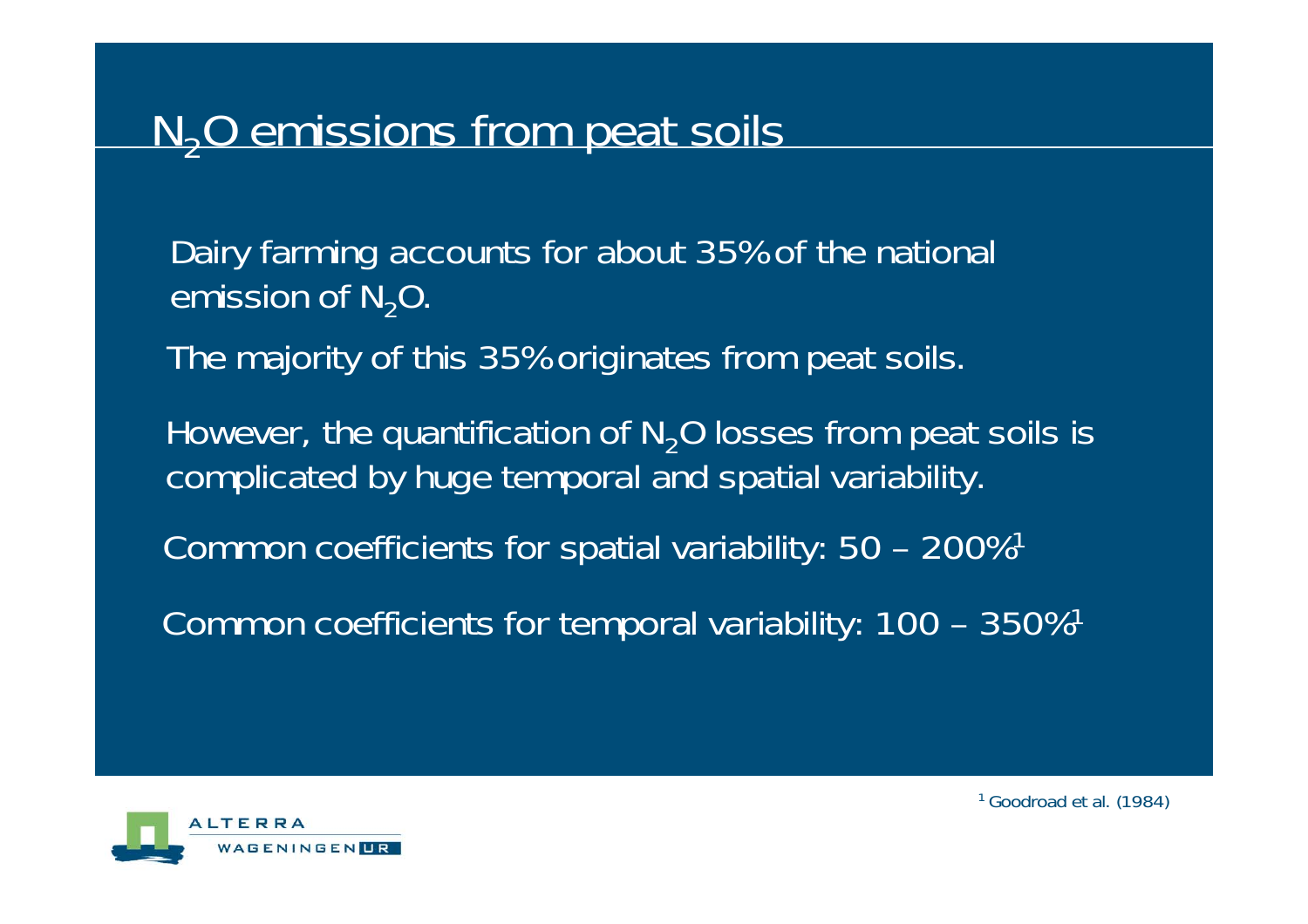#### Consequences of variability

 $\blacksquare$ Difficulties for exact quantification.

 $\blacksquare$ Difficulties to control emissions.

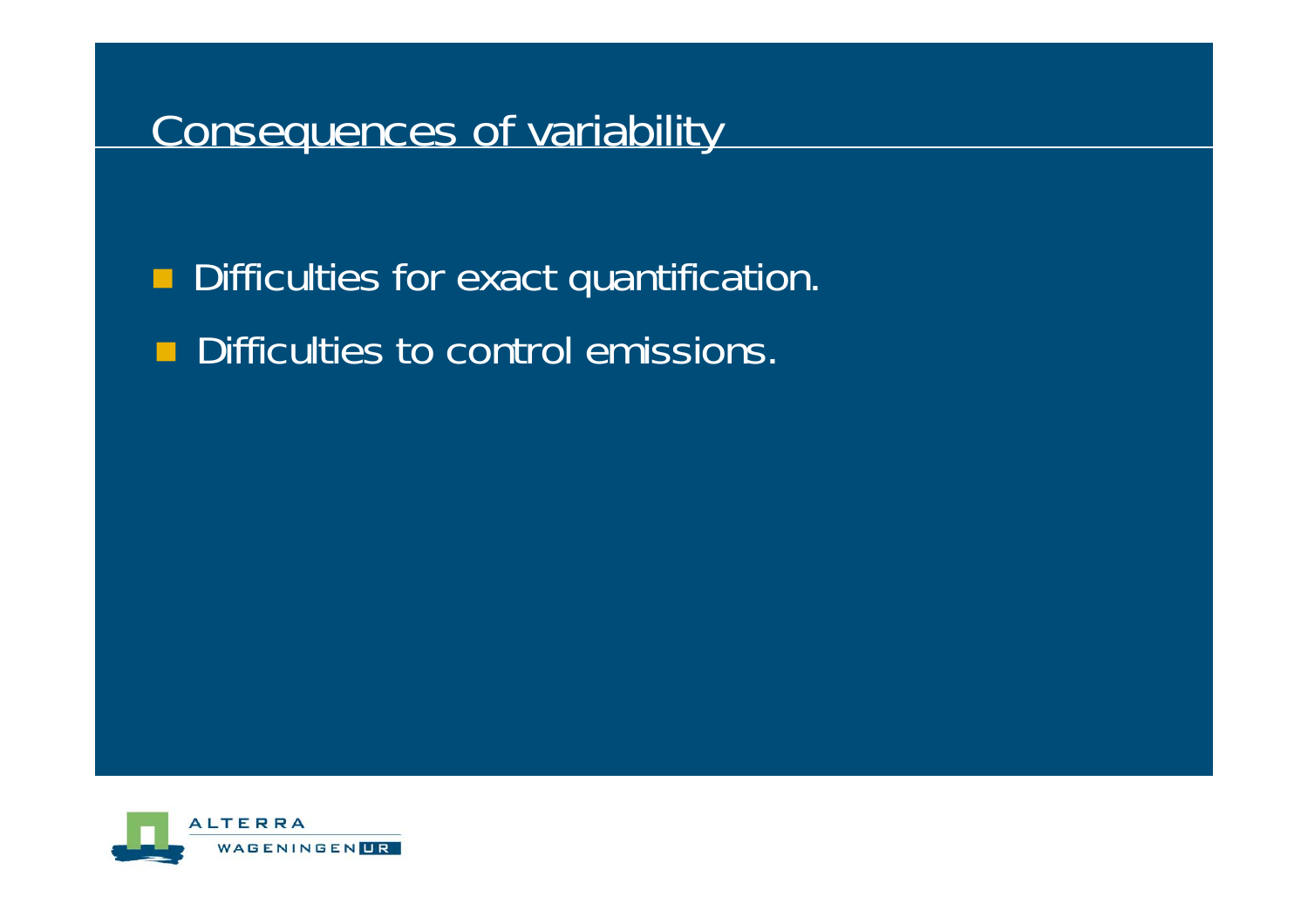#### Sources of variability





Spatial organization of sand (A), clay (B), organic matter (C) and pores (D) in soil. After Emerson, 1959:237 & 240.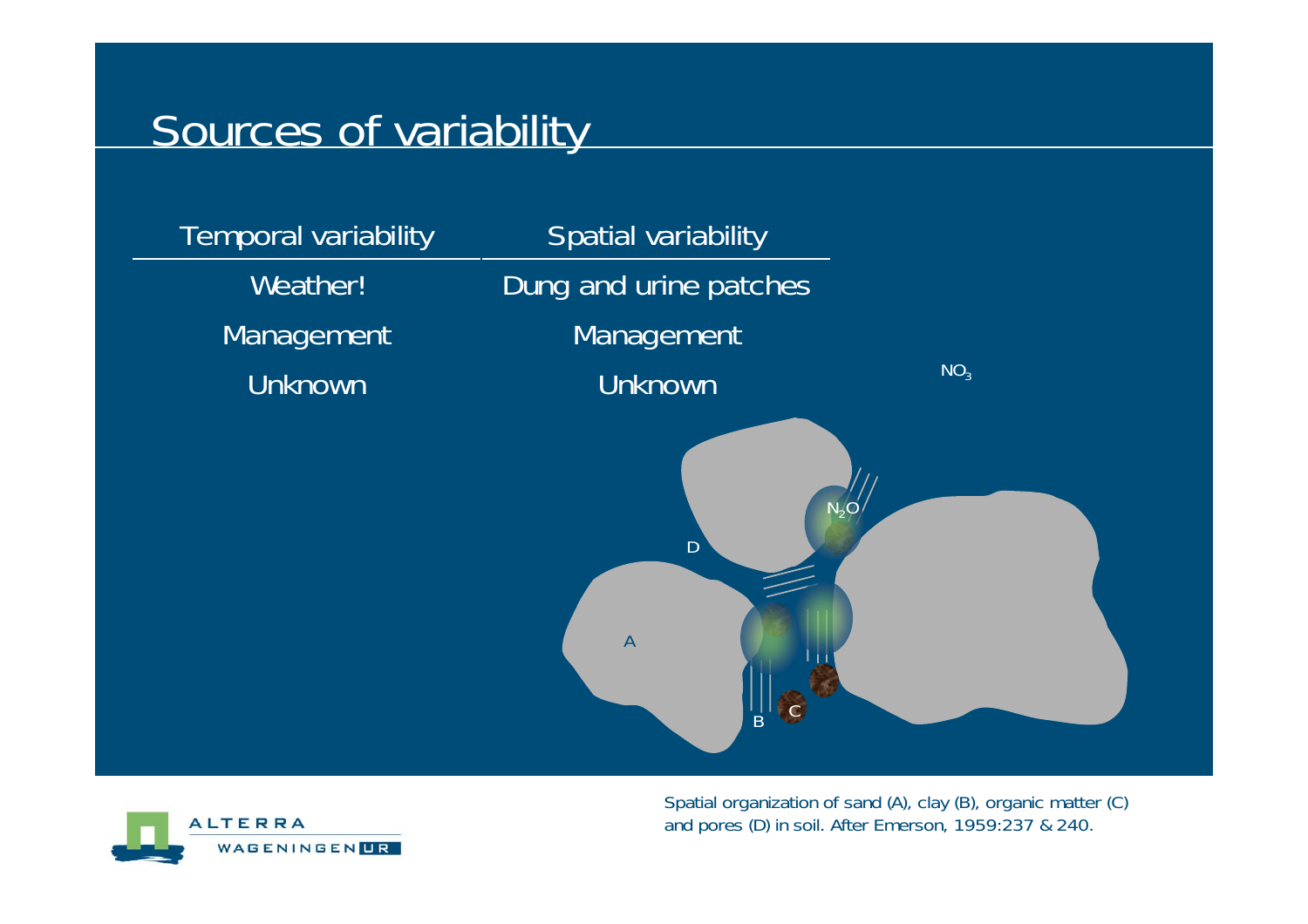# N<sub>2</sub>O flux measurements at Zegveld (NL)



Two fields: wet and dry

4 drain distances: 0, 4, 8 and 12 m

2 locations: centre and ditch

3 interdrain locations: 0, ¼ and ½ between the drains



Replicates: left and right from the drain In total: 96 measurements per sampling event

From October 2005 onwards monthly and irregular measurements  $\rightarrow$  more than 6000 fluxes in database

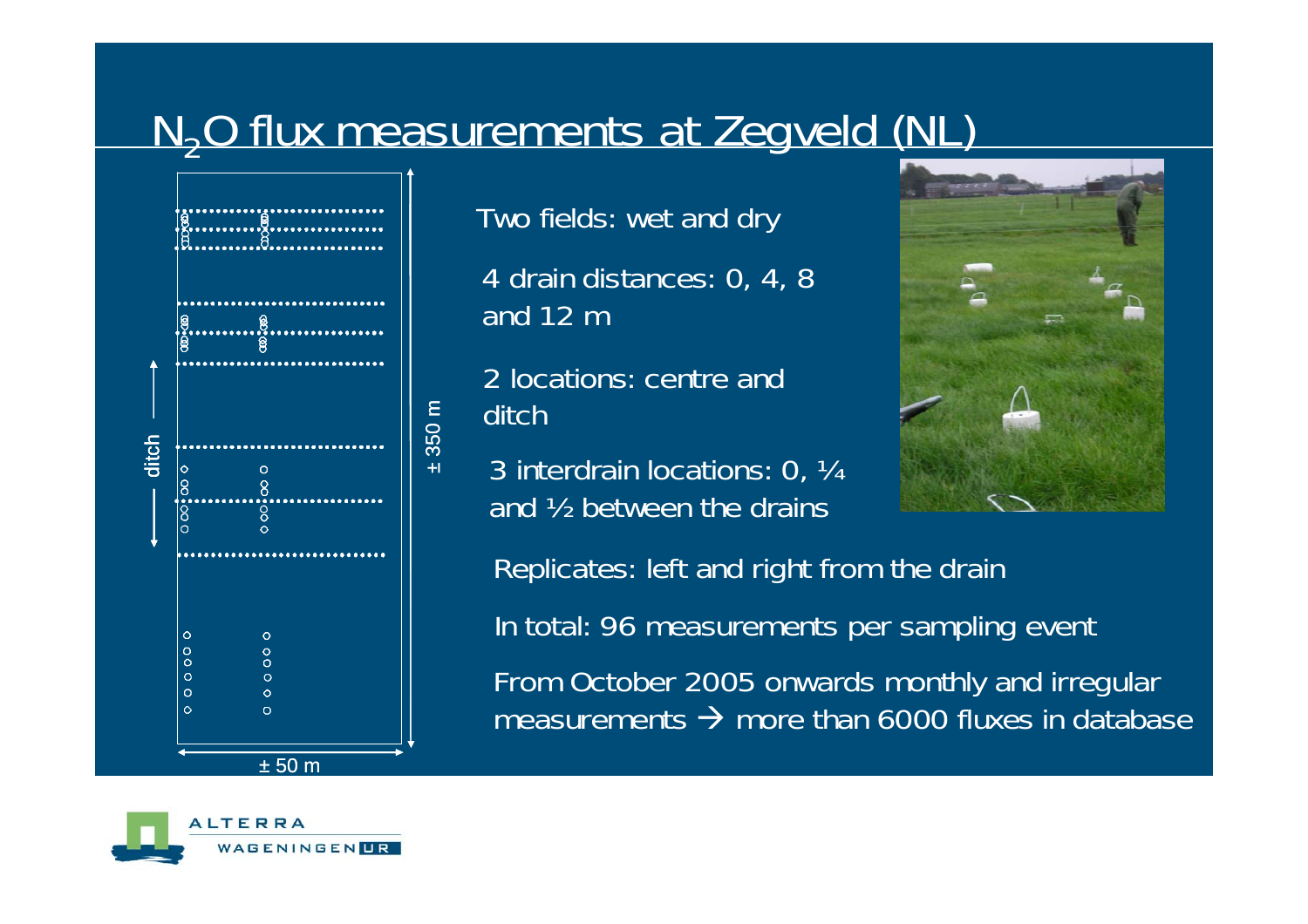#### General results



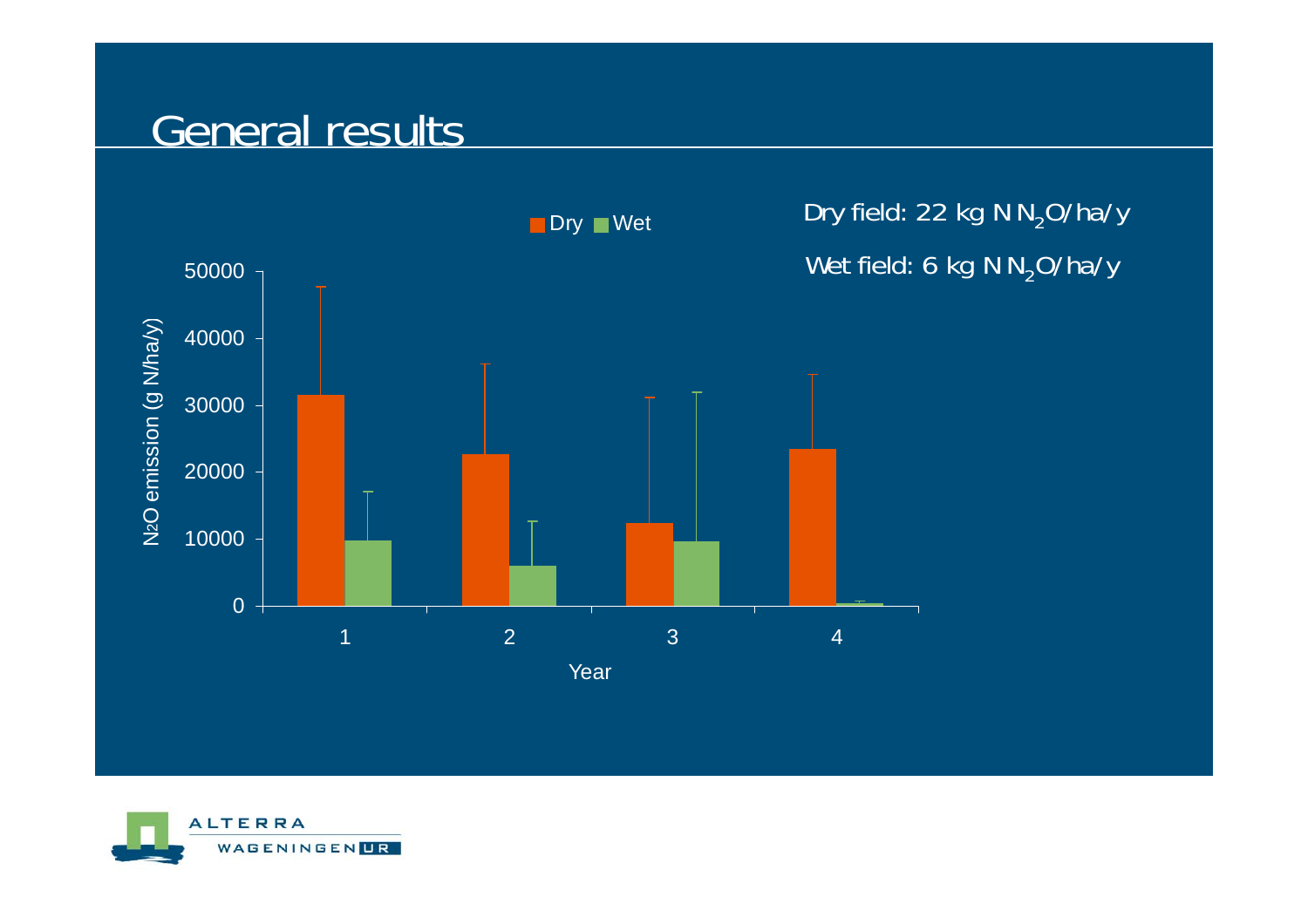## Results (average fluxes)



 $\rightarrow$  High temporal variability

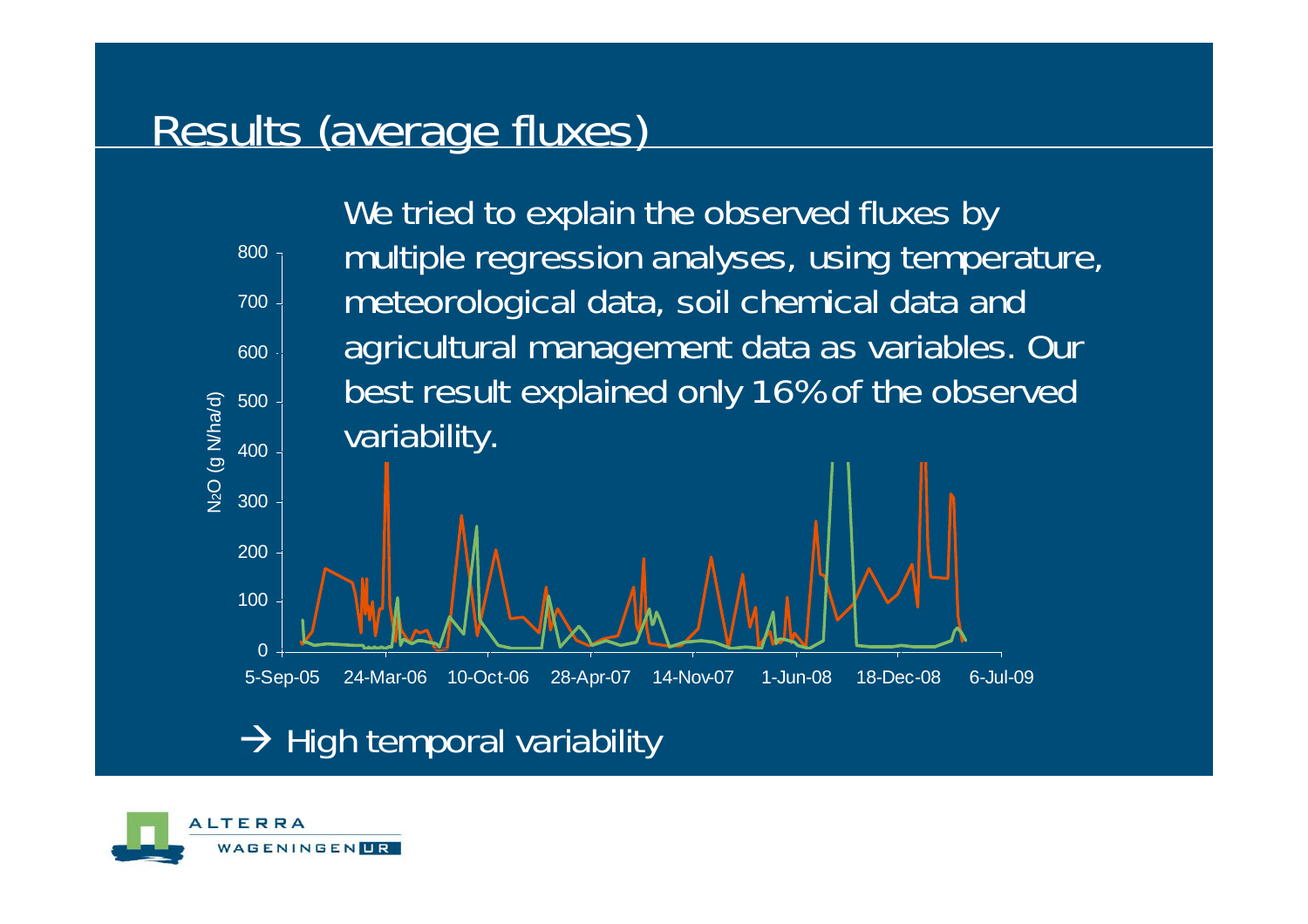

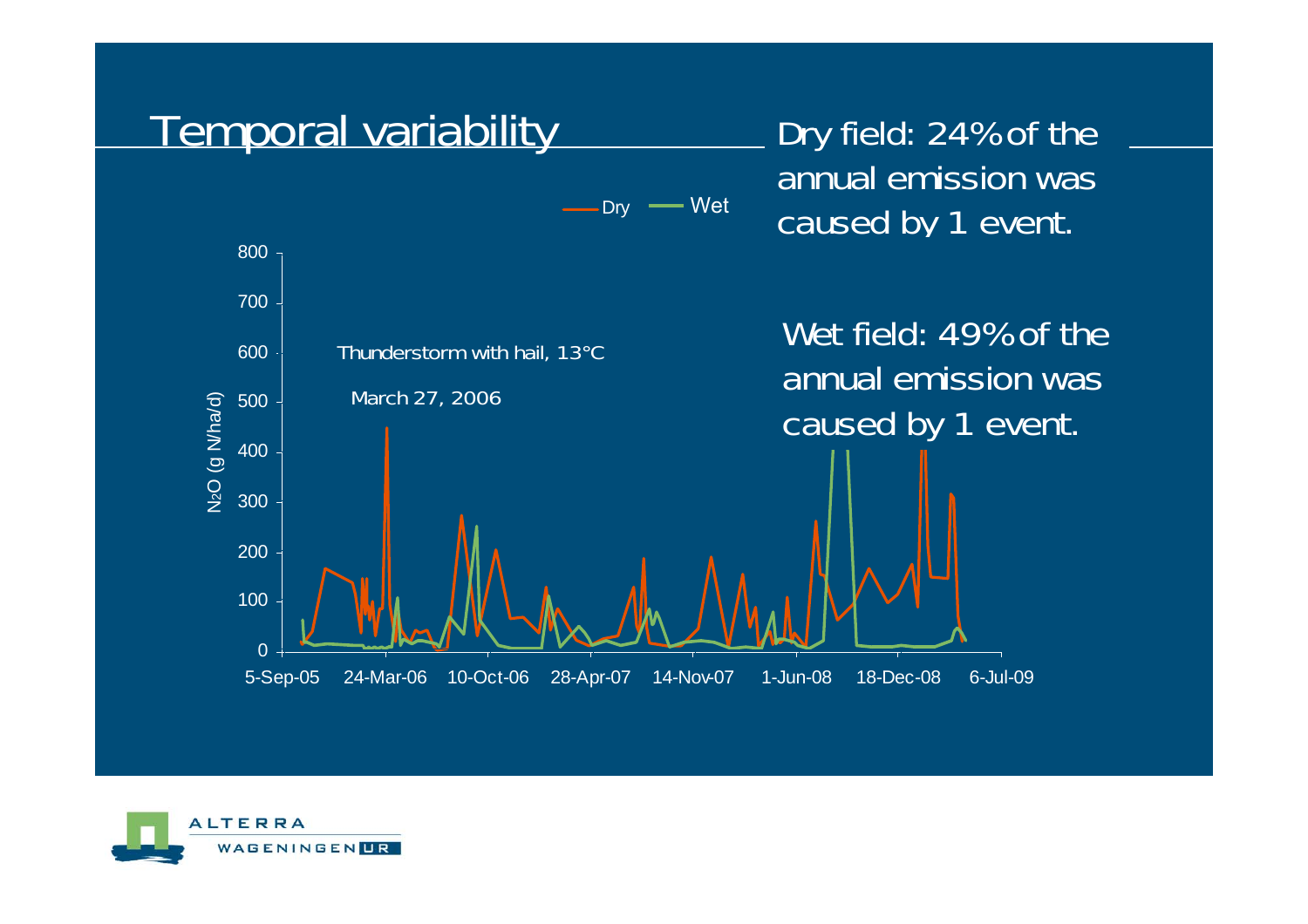## Measured fluxes on March 27, 2006



On an annual basis only about 3% of the N<sub>2</sub>O emission is caused by the sampling location with the cumulative highest flux.

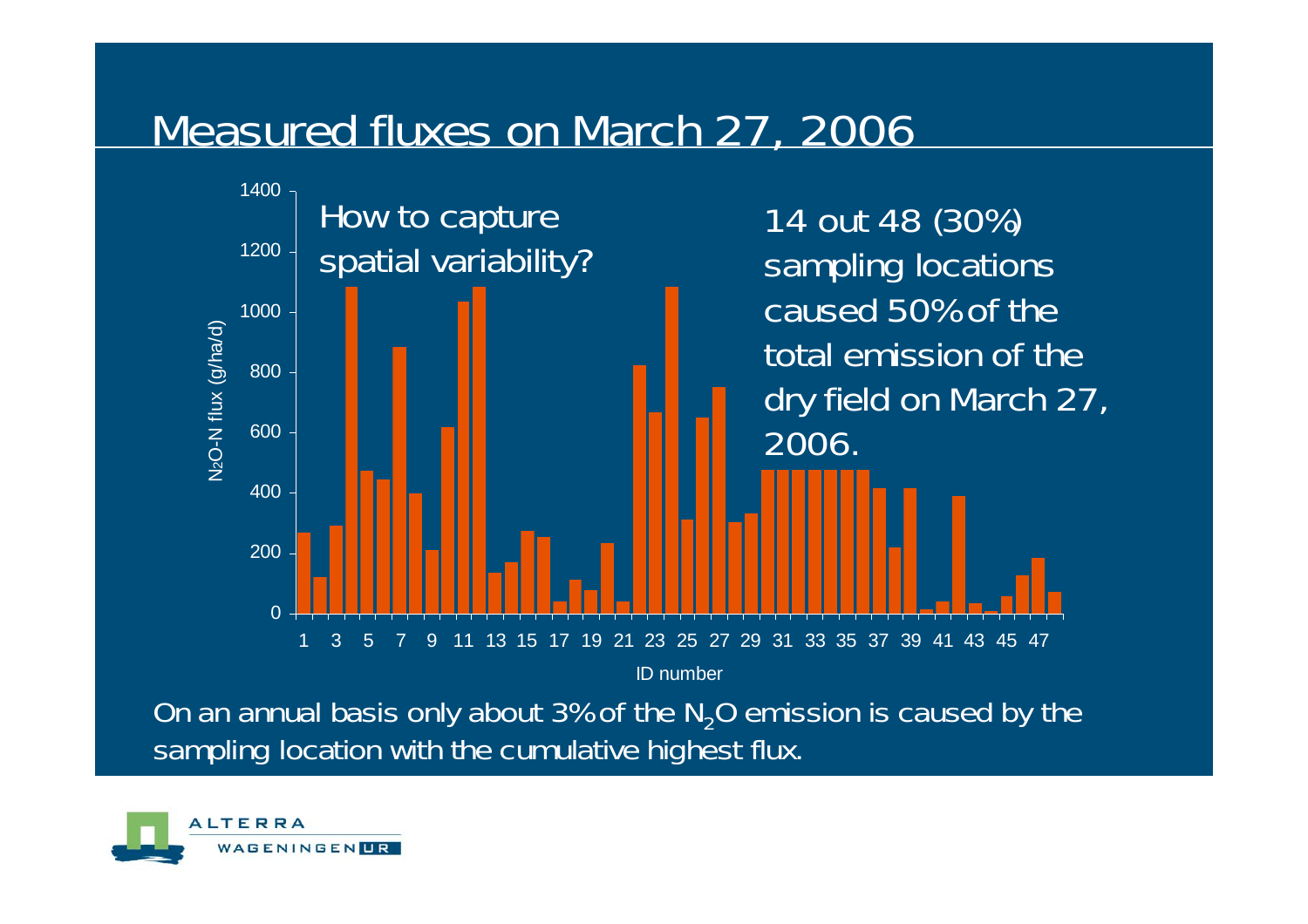# Factors explaining variability

|                         |     | Dry field       | Wet field         |
|-------------------------|-----|-----------------|-------------------|
| Drain distance (g/ha/d) | 4   | <b>95a</b>      | 31 <sup>a,b</sup> |
|                         | 8   | 80b             | 22a,b             |
|                         | 12  | 91 <sup>b</sup> | 22 <sup>b</sup>   |
|                         | (0) | 51 <sup>c</sup> | 39a               |